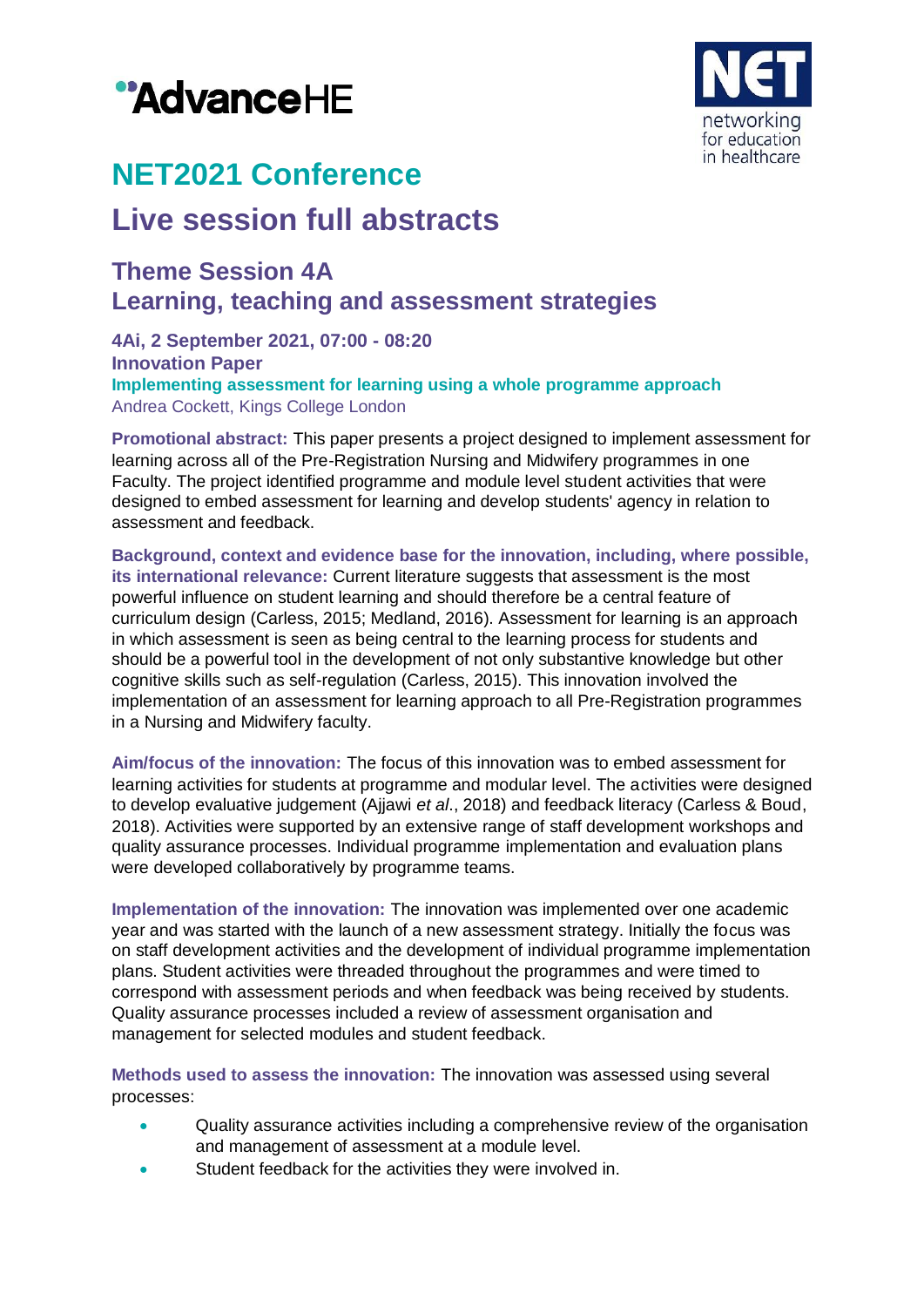Staff feedback about the staff development activities.

**Key findings:** Implementing assessment for learning across a range of programmes with large student numbers requires a comprehensive and detailed plan. Taking a programmelevel approach allowed students to be exposed to activities that would develop their agentic engagement with assessment and feedback over a prolonged period, so building on and developing their academic literacy. Staff development activities were fundamental in developing staff engagement and interest in the innovation and the quality assurance processes allowed feedback to be gathered that then supported further implementation activities.

**Three key points to indicate how your work contributes to knowledge development within the selected theme:** This innovation demonstrates how assessment for learning can be successfully embedded at a programme level within a faculty with a large and diverse student population. Student agentic engagement with assessment and feedback was fostered by a range of programme and module-level activities that provided a range of skill development. This enabled them to develop both their skills in evaluative judgement and feedback literacy. Discussing these activities and how they were designed and implemented contributes to the understanding of how student academic literacy can be supported and developed.

#### **References:**

Ajjawi, R., Tai, J., Dawson, P. & Boud, D. (2018) 'Conceptualising evaluative judgement for sustainable assessment in higher education', in Boud, D., Ajjawi, R., Dawson, P. & Tai, J. (eds.) *Developing Evaluative Judgement in Higher Education.* Abingdon: Routledge.

Carless, D. & Boud, D. (2018) 'The development of feedback literacy: enabling uptake of feedback.' *Assessment & Evaluation in Higher Education*, 43(8), 1315-1325.

Carless, D. (2015) 'Exploring learning-orientated assessment processes.' *Higher Education*, 69, 963-976.

Medland, E. (2016) 'Assessment in Higher Education: drivers, barriers and directions for change in the UK.' *Assessment & Evaluation in Higher Education*, 41(1), 81-96.

**Keywords:** Assessment for Learning, Student Agency.

**4Aii, 2 September 2021, 07:00 - 08:20 Research Paper Nursing students' perceptions of the taught content of programmes of study** Andrea Cockett, Kings College London

**Promotional abstract:** This research paper explores how Nursing students describe and discuss the content of modules within a Pre-Registration programme. Students identified content as either 'science', perceived to be useful and applicable and 'theory' which was perceived as being of little immediate value to them. Students valued content that had immediacy for their ability to operate within the clinical practice arena.

**Background, including underpinning literature and, wherever possible, the international relevance of the research:** Nursing programmes of study aim to include both theory and practice knowledge by the combination of theory-led teaching which forefronts practice and the opportunity to experience practice during clinical placements (NMC, 2018). This locating of Nursing between practice and an academic discipline (Hoeck & Delmar, 2018) can cause challenges with the identification of what constitutes Nursing knowledge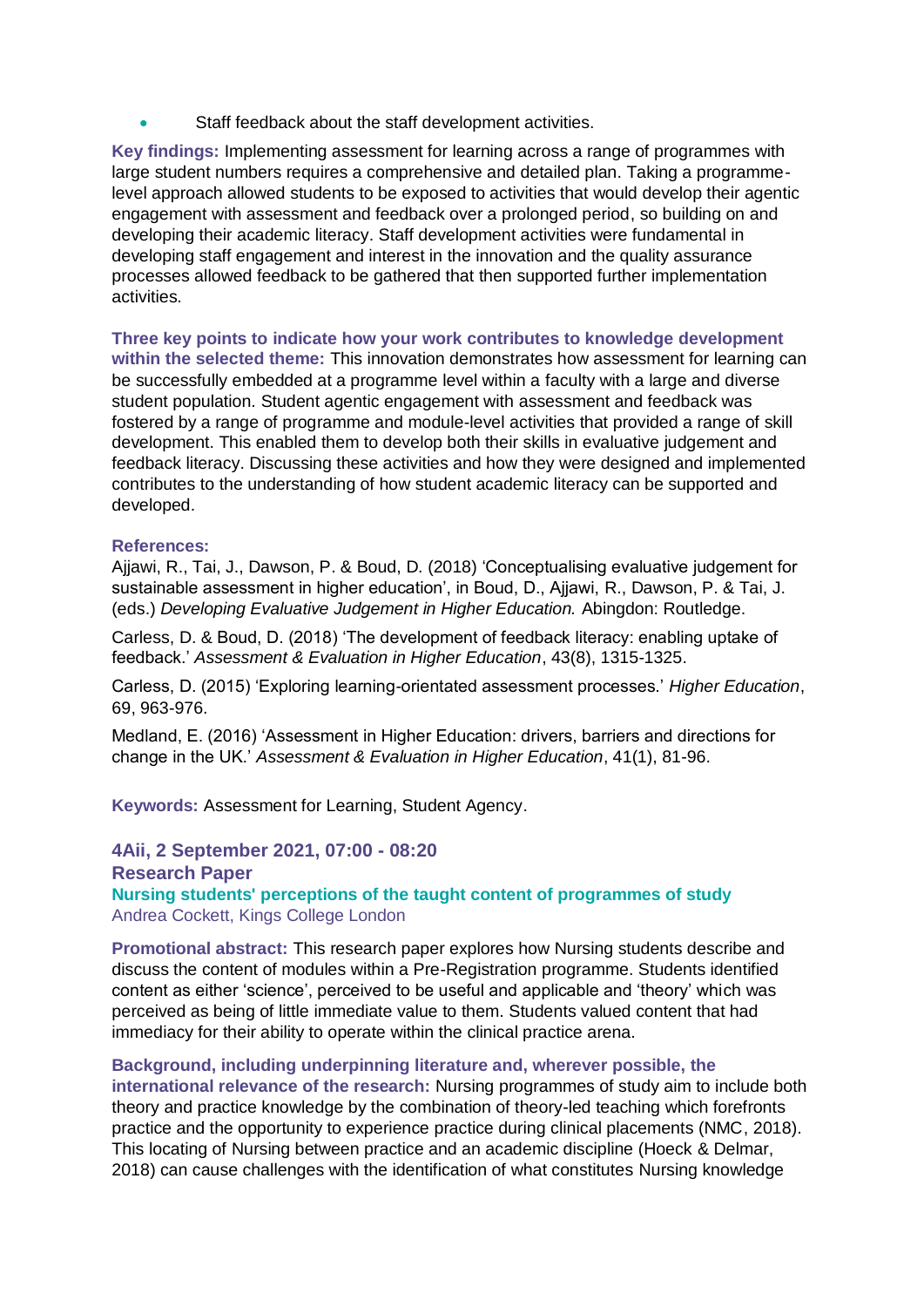(Barrett, 2017). Some have positioned Nursing as a STEM discipline (Davison, 2019) whist others recognise the artistry involved in Nursing (Bender, 2018). Understanding how students perceive Nursing knowledge could help universities in curriculum development and the development of learning activities.

**Aim(s) and/or research question(s)/research hypothesis(es):** The aim of the study being presented was to understand how Nursing students perceived assessment in their programme. The data, however, uncovered another perspective: the students' perceptions of Nursing knowledge and how they characterised it. This was an unexpected additional finding from the study and provides and interesting perspective for educators.

**Research methodology/research design, any ethical issues, and methods of data collection and analysis:** A narrative inquiry approach to data collection and analysis was used locating the study within a social constructivist paradigm. Seven final year undergraduate Nursing students were interviewed and their experiences and perceptions of both Nursing and assessment were recorded. Narrative accounts were prepared which were then analysed using reflexive thematic analysis. Ethical approval was granted by the author's institution. The study was framed theoretically by Bourdieu's concepts of habitus, capital and field. These were chosen as they provided recognition that the participants experienced their programme in different contexts, different settings and with different social and educational histories influencing their understandings

**Key findings and recommendations:** Nursing knowledge was characterised by participants as being either 'science', identified as immediately applicable to their clinical practice or 'theory' which was not. They identified clear differences in the way they perceived the content of the programme and the ascribed value of it to their knowledge as a nurse. Science-based subjects such as Biology, Pharmacology and Pathophysiology were perceived to be of more value to them than the content that was related to sociology or policy. These latter topics were described as being 'theory.' This has implications for the way that programme content is framed for students to ensure it is perceived as relevant.

**Three key points to indicate how your work contributes to knowledge development within the selected theme:** Much has been written about conceptions of Nursing knowledge with the debates continuing in the literature over a prolonged period of time (Bender, 2018). Little has been written about Nursing students' perceptions of it and this study contributes a perspective that is usually hidden. The students in this study had perceptions of Nursing knowledge that are important for the organisation and presentation of concepts in programmes of study to ensure that they perceive and understand their importance to their practice as a nurse.

#### **References:**

Barrett, E. (2017) 'Again, What is Nursing Science?' *Nursing Science Quarterly*, 30(2), 129- 133.

Bender, M. (2018) 'Models versus theories as a primary carrier of nursing knowledge: A philosophical argument.' *Nursing Philosophy*, 19(1), 1-8.

Davison, P. (2019) 'Is nursing a STEM discipline - does it matter and what can we do about it?' *Journal of Advanced Nursing,* 76(1), 1-3. Available at: [https://doi.org/10.1111/jan.14212.](https://doi.org/10.1111/jan.14212)

NMC (2018) *Realising professionalism: standards for education and training*. Nursing & Midwifery Council, London.

**Keywords:** Nursing, Knowledge, Students, Perceptions.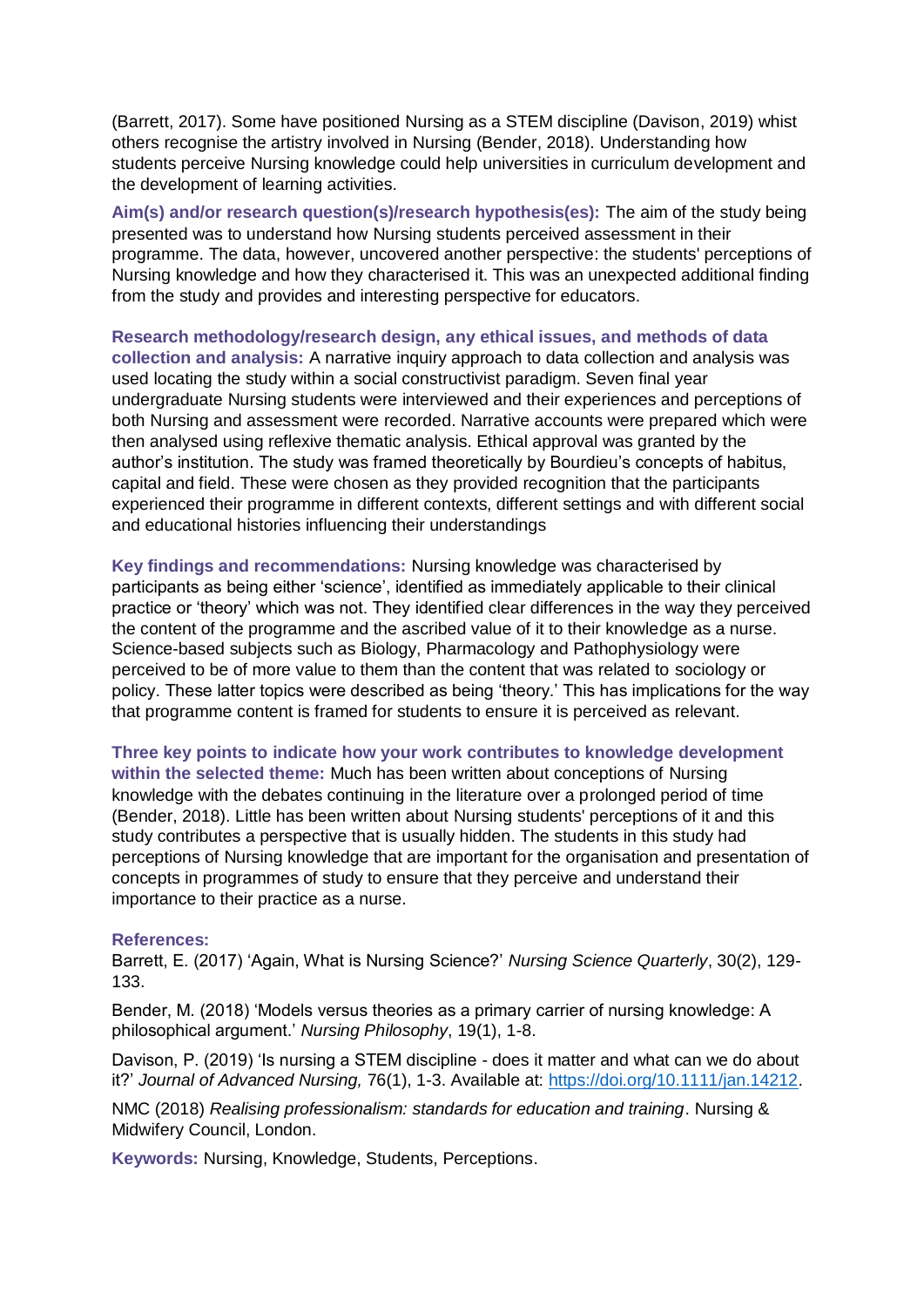#### **4Aiii, 2 September 2021, 07:00 - 08:20 Innovation Paper**

**Where did the interprofessional curriculum go? Revisiting and contextualisation** Dr Susan Shaw, Dr Denise Atkins and Sue Walke, Auckland University of Technology

**Promotional abstract:** This paper presents an analysis of the curricula changes over the last 20 years and notes themes such as the reasons disciplines gave for 'migrating' out of shared learning opportunities. It also outlines an initiative to refresh the interprofessional vision with a particular focus on contextualising shared learning to assist students to navigate their areas of interest. Pedagogical, organisational issues are considered along with the cultures of clinical disciplines and how they position themselves in relation to interprofessional learning and practice.

**Background, context and evidence base for the innovation, including, where possible, its international relevance:** Almost 20 years ago an interprofessional curriculum structure was implemented across a large faculty delivering Health Professional Education to many disciplines, approximately a dozen of which equip graduates to be registered health professionals. This development was driven by a commitment to the international interest in interprofessional learning and practice but, unlike other nations, the implementation was organic within existing structures and business as usual. The challenges of such developments are well documented and include tensions between shared/generic and discipline-specific learning (Dunston *et al*., 2019) where to locate the shared learning (Meleis, 2016), and addressing the needs of students to identify with their chosen field of practice (Morgan, 2017).

**Aim/focus of the innovation:** This paper presents an analysis of the curricula changes over the last 20 years and notes the themes such as the reasons disciplines gave for 'migrating' out of shared learning opportunities. It also outlines an initiative to refresh the interprofessional vision with a particular focus on contextualising shared learning to assist students to navigate their areas of interest. Pedagogical, organisational issues are considered along with the cultures of clinical disciplines and how they position themselves in relation to interprofessional learning and practice.

**Implementation of the innovation:** Following the analysis a faculty-wide process of contextualising the curriculum was undertaken.

**Methods used to assess the innovation:** Changes made to curricula including regulations, learning outcomes, content and assessment were analysed to indicate the extent to which the contextualisation project had addressed issues.

**Key findings:** That clinical courses of study have a tendency to 'pull back' from interprofessional and shared learning opportunities and attention must be paid to ensure learning and assessment are contextualised.

**Three key points to indicate how your work contributes to knowledge development within the selected theme:** Focusing on the learning journey of students should be a priority when considering the relevance of curricula. Designing content and assessment to ensure that students across disciplines can engage meaningfully is good practice. Educators need support to ensure learning is facilitated in ways that articulate with discipline teams.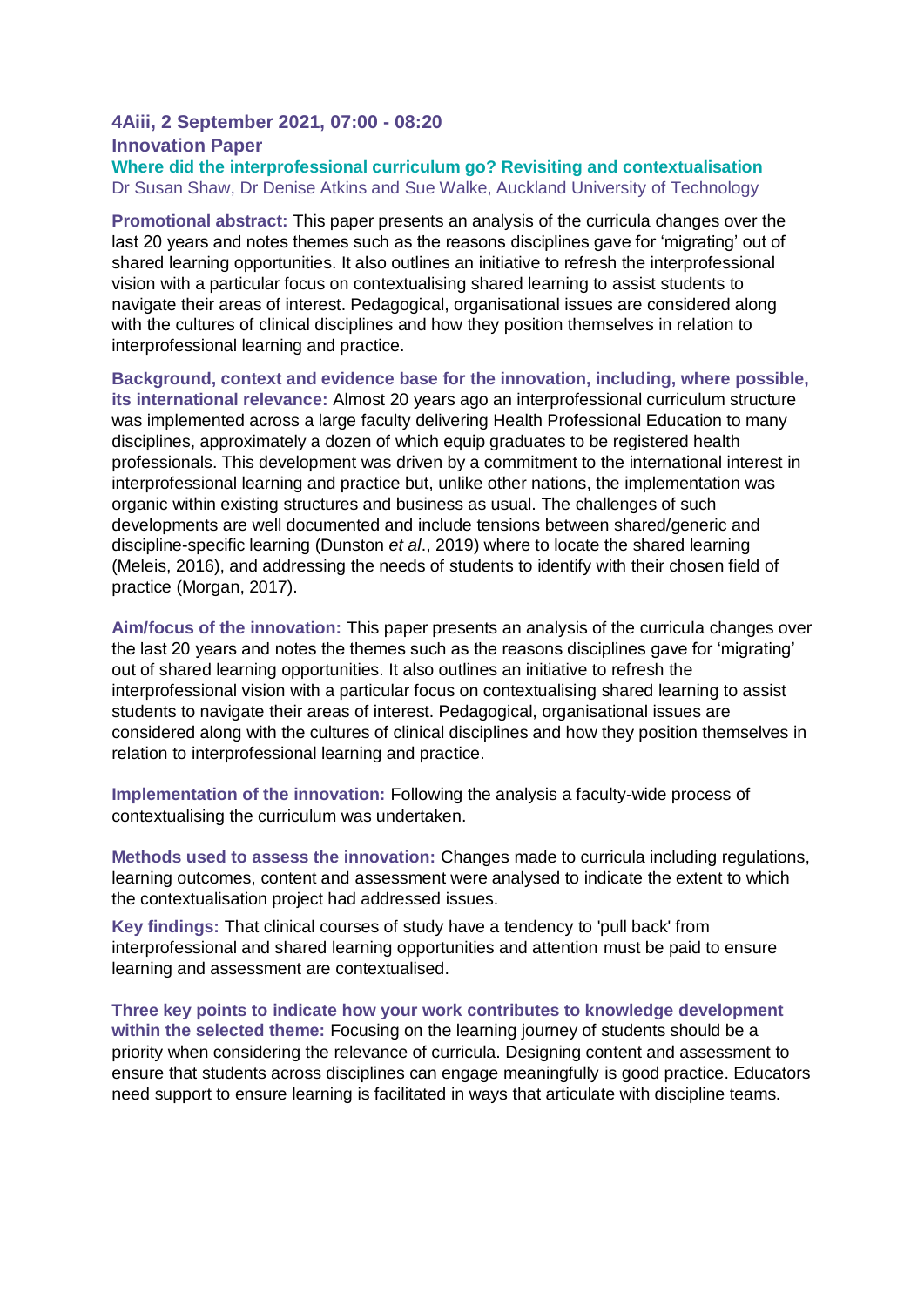#### **References:**

Dunston, R., Forman, D., Thistlethwaite, J., Steketee, C., Rogers, G.D. & Moran, M. (2019) 'Repositioning interprofessional education from the margins to the centre of Australian health professional education - what is required?' *Australian Health Review*, 43(2), 224-229.

Meleis, A.I. (2016) 'Interprofessional education: a summary of reports and barriers to recommendations'. *Journal of Nursing Scholarship*, 48(1), 106-112.

Morgan, C.J. (2017) 'Graduates' development of interprofessional practice capability during their early socialisation into professional roles'. *Journal of Interprofessional Care*, 31(4), 438- 445.

**Keywords:** Curriculum Design, Interprofessional Learning, Contextualisation.

**4Aiv, 2 September 2021, 07:00 - 08:20 Poster+ An independent study option: Developing autonomous practitioners in an undergraduate Diagnostic Radiography programme** Vicky Hughes, University of Liverpool

**Promotional abstract:** Independent learning, linking theory to practice, and authentic assessment are concepts applicable to all Healthcare Education settings. This session describes an 'Independent Study Option' introduced to the undergraduate Diagnostic Radiography programme at the University of Liverpool, which incorporates these factors. Students research a specialist imaging modality of their choice, within the context of a specific medical condition, increasing both autonomy and motivation, and enabling a direct link between theory and practice. Clinical placement days enable exploration of holistic concepts including patient care, and multi-disciplinary team involvement in decision making, increasing authenticity of assessment. Verbal presentation of findings develops communication skills.

**Main focus/theme of, or issues addressed by, the poster:** Integration of theory and practice, while developing autonomous practitioners, who are effective communicators, are essential in Healthcare Education (HCPC, 2017). A new 'Independent Study Option' within our undergraduate Diagnostic Radiography programme, incorporates these elements. Students select an imaging modality of interest (potentially linked with career aspirations), then evaluate its use in diagnosis of a chosen medical condition. This independence enhances motivation, and clinical placements enable direct links with practice. Assessment is via assignment and verbal presentation, developing communication skills. Peer seminars provide social constructivism (Elshami *et al*., 2020) and formative feedback, minimising disadvantages of independent learning (Sheakley *et al*., 2019).

**Research approaches and underlying evaluation:** The module will complete its first iteration in May 2021, when initial evaluation will be undertaken via the standard university module evaluation survey. Further to this, focus groups will be undertaken with students, and with academic and clinical supervisors, to explore perceptions in more depth. Areas for feedback will include module structure, guidance provided by academic staff, clarity of assignment guidelines, support for presentation skills, and the timing and value of the clinical placement days (implemented during the COVID-19 pandemic). This will both inform adaptations for future module delivery, and also identify any potential impact on students' future career preference.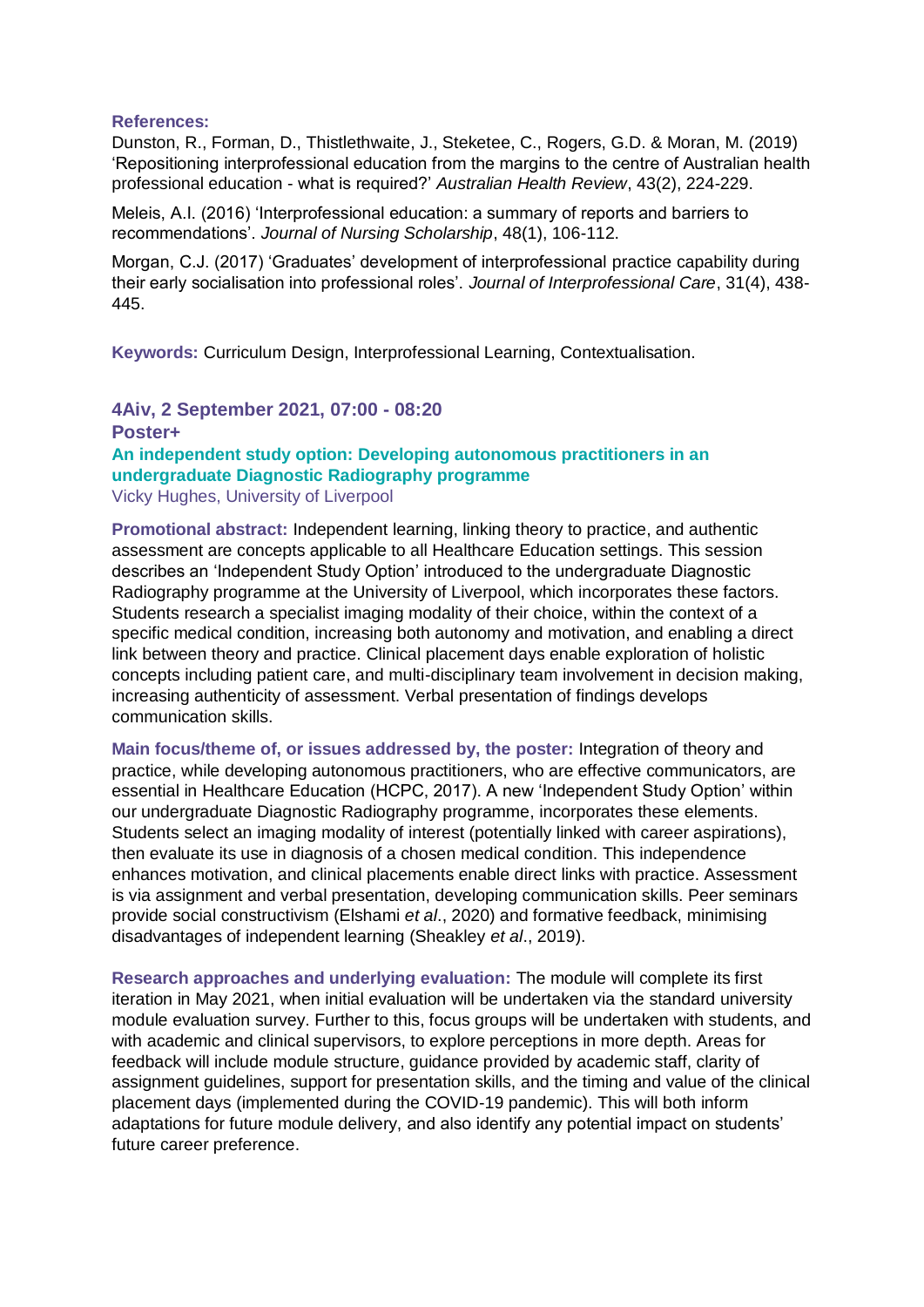**Implications for healthcare education:** The importance of independent learning is emphasised in healthcare programmes internationally (Moghadari-Koosha *et al*., 2020; Gqweta, 2012; Cadorin, *et al*., 2012; Linaker, 2015; Naeger *et al*., 2014; Sheakley, *et al*., 2019; Spence, 2019), with peer learning a useful support mechanism (Ellshami *et al*., 2020). Additionally, the UK has seen increasing emphasis on student training within specialist imaging modalities, with rapidly increasing demand (NHS, 2019; Sloane & Hyde, 2019). This module is innovative in initiating student-directed active learning, enhancing motivation to learn (Knowles, 1984), with peer and supervisor support. Direct clinical relevance, and communication skills development add authenticity to assessment.

#### **References:**

Cadorin, L., Suter, N., Dante, A., Naskar Williamson, S., Devetti, A. & Palese, A. (2012) 'Self-directed learning competence assessment within different healthcare professionals and amongst students in Italy,' *Nurse Education in Practice*, 12(3), 153-158. Available at: <https://doi-org.liverpool.idm.oclc.org/10.1016/j.nepr.2011.10.013> [Accessed 26 February 20210].

Elshami, W., Abuzaid, M. & Abdalla, M.E. (2020) 'Radiography students' perceptions of Peer assisted learning.' *Radiography*, 26(2), e109-e113. Available at: [https://doi](https://doi-org.liverpool.idm.oclc.org/10.1016/j.radi.2019.12.002)[org.liverpool.idm.oclc.org/10.1016/j.radi.2019.12.002](https://doi-org.liverpool.idm.oclc.org/10.1016/j.radi.2019.12.002) [Accessed 26 February 2021].

Gqweta, N. (2012) 'Poor academic performance: A perspective of final year diagnostic radiography students.' *Radiography*, 18(3), 212-217. Available at: [https://doi](https://doi-org.liverpool.idm.oclc.org/10.1016/j.radi.2012.04.002)[org.liverpool.idm.oclc.org/10.1016/j.radi.2012.04.002](https://doi-org.liverpool.idm.oclc.org/10.1016/j.radi.2012.04.002) [Accessed 26 February 2021].

Health and Care Professions Council (HCPC) (2017) *Standards of education and training.* Available at: [https://www.hcpc-uk.org/standards/standards-relevant-to-education-and](https://www.hcpc-uk.org/standards/standards-relevant-to-education-and-training/set/)[training/set/](https://www.hcpc-uk.org/standards/standards-relevant-to-education-and-training/set/) [Accessed 06 March 2021].

Knowles, M.S. (1984) *Andragogy in action*. San Francisco: Jossey-Bass.

Linaker, K.L. (2015) 'Pedagogical Approaches to Diagnostic Imaging Education: A Narrative Review of the Literature.' *Journal of Chiropractic Humanities*, 22(1), 9–16. Available at: <http://dx.doi.org/10.1016/j.echu.2015.09.005> [Accessed 26 February 2021].

Moghadari-Koosha, M., Moghadasi-Amiri, M., Cheraghi, F., Mozafari, H., Imani, B. & Zandieh, M. (2020) 'Self-Efficacy, Self-Regulated Learning, and Motivation as Factors Influencing Academic Achievement Among Paramedical Students: A Correlation Study.' *Journal of Allied Health*, 49(3), e145-e152. Available at[: https://www-proquest](https://www-proquest-com.liverpool.idm.oclc.org/docview/2441571861/fulltextPDF/A9D43609FAC84983PQ/1?accountid=12117)[com.liverpool.idm.oclc.org/docview/2441571861/fulltextPDF/A9D43609FAC84983PQ/1?acc](https://www-proquest-com.liverpool.idm.oclc.org/docview/2441571861/fulltextPDF/A9D43609FAC84983PQ/1?accountid=12117) [ountid=12117](https://www-proquest-com.liverpool.idm.oclc.org/docview/2441571861/fulltextPDF/A9D43609FAC84983PQ/1?accountid=12117) [Accessed 26 February 2021].

Naeger, D.M., Straus, C.M., Phelps, A., Courtier, J. & Webb, E. (2014) 'Student-created Independent Learning Modules: An Easy High-value Addition to Radiology Clerkships.' *Academic Radiology*, 21(7), 879-887.

National Health Service (NHS) (2019) *Rapid Diagnostic Centres Vision and 2019/20 Implementation Specification*. Available at: [https://www.england.nhs.uk/publication/rapid](https://www.england.nhs.uk/publication/rapid-diagnostic-centres-vision-and-2019-20-implementation-specification/)[diagnostic-centres-vision-and-2019-20-implementation-specification/](https://www.england.nhs.uk/publication/rapid-diagnostic-centres-vision-and-2019-20-implementation-specification/) [Accessed 11 March 2021].

Sheakley, M.L., Bauler, T.J., Vandre, D.D., Woodwyk, A. & Dickinson, B.L. (2019) 'Effectiveness of instructor-guided independent learning in comparison to traditional didactic lecture in the preclinical medical curriculum: A retrospective cohort study.' *Medical Teacher*, 41(7), 795-801. Available at:<https://doi.org/10.1080/0142159X.2019.1580355> [Accessed 26 February 2021].